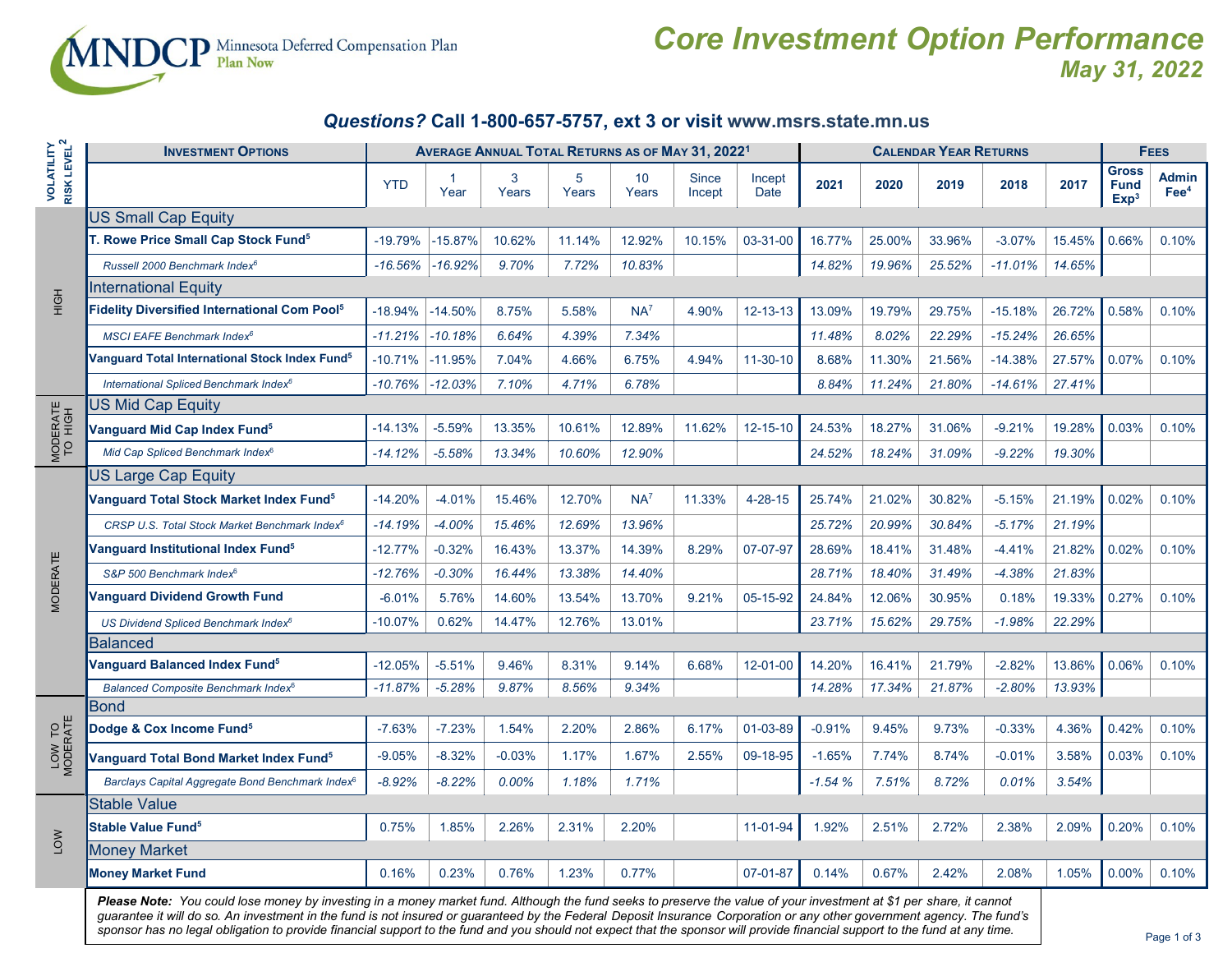

## *MN Target Retirement Funds Performance May 31, 2022*

| $\sim$ $\sim$                 | <b>MN TARGET RETIREMENT FUNDS<sup>8</sup></b> |            |          | AVERAGE ANNUAL TOTAL RETURNS AS OF MAY 31, 2022 <sup>1</sup> |                   | <b>CALENDAR YEAR RETURNS</b> |                        |                       |        |                  |         | <b>FEES</b>      |         |                                                 |                                  |
|-------------------------------|-----------------------------------------------|------------|----------|--------------------------------------------------------------|-------------------|------------------------------|------------------------|-----------------------|--------|------------------|---------|------------------|---------|-------------------------------------------------|----------------------------------|
| <b>RISK LEVEL</b><br>OLATILIT |                                               | <b>YTD</b> | Year     | 3<br><b>Years</b>                                            | 5<br><b>Years</b> | 10<br><b>Years</b>           | <b>Since</b><br>Incept | Incept<br><b>Date</b> | 2021   | 2020             | 2019    | 2018             | 2017    | <b>Gross</b><br><b>Fund</b><br>Exp <sup>3</sup> | <b>Admin</b><br>Fee <sup>4</sup> |
| HIGH                          | <b>MN Target Retirement 2065 Fund</b>         | $-13.52%$  | $-9.12%$ | $N/A^7$                                                      | $N/A^7$           | $N/A^7$                      | 21.09%                 | 04-02-20              | 14.59% | N/A <sup>7</sup> | $N/A^7$ | N/A <sup>7</sup> | $N/A^7$ | 0.07%                                           | 0.10%                            |
|                               | 2065 Benchmark Index <sup>6</sup>             | $-13.59%$  | $-9.21%$ | $N/A^7$                                                      | $N/A^7$           | $N/A^7$                      |                        |                       | 14.56% | $N/A^7$          | $N/A^7$ | $N/A^7$          | $N/A^7$ |                                                 |                                  |
|                               | <b>MN Target Retirement 2060 Fund</b>         | $-13.52%$  | $-9.11%$ | 10.74%                                                       | 8.57%             | 9.77%                        | 8.96%                  | 08-01-11              | 14.59% | 19.85%           | 24.98%  | $-8.58%$         | 21.26%  | 0.07%                                           | 0.10%                            |
|                               | 2060 Benchmark Index <sup>6</sup>             | $-13.59%$  | $-9.21%$ | 10.74%                                                       | 8.57%             | 9.78%                        |                        |                       | 14.56% | 19.95%           | 25.00%  | $-8.58%$         | 21.25%  |                                                 |                                  |
|                               | <b>MN Target Retirement 2055 Fund</b>         | $-13.53%$  | $-9.12%$ | 10.75%                                                       | 8.57%             | 9.76%                        | 8.95%                  | 08-01-11              | 14.58% | 19.87%           | 24.98%  | $-8.58%$         | 21.26%  | 0.07%                                           | 0.10%                            |
|                               | 2055 Benchmark Index <sup>6</sup>             | $-13.59%$  | $-9.21%$ | 10.74%                                                       | 8.57%             | 9.78%                        |                        |                       | 14.56% | 19.95%           | 25.00%  | $-8.58%$         | 21.25%  |                                                 |                                  |
| MODERATE                      | <b>MN Target Retirement 2050 Fund</b>         | $-13.25%$  | $-8.84%$ | 10.54%                                                       | 8.47%             | 9.71%                        | 8.90%                  | 08-01-11              | 14.13% | 19.47%           | 24.74%  | $-8.46%$         | 21.26%  | 0.07%                                           | 0.10%                            |
|                               | 2050 Benchmark Index <sup>6</sup>             | $-13.31%$  | $-8.93%$ | 10.51%                                                       | 8.45%             | 9.72%                        |                        |                       | 14.11% | 19.46%           | 24.76%  | $-8.47%$         | 21.25%  |                                                 |                                  |
|                               | <b>MN Target Retirement 2045 Fund</b>         | $-12.93%$  | $-8.56%$ | 10.08%                                                       | 8.18%             | 9.51%                        | 8.72%                  | 08-01-11              | 13.34% | 18.96%           | 23.86%  | $-7.91%$         | 20.39%  | 0.07%                                           | 0.10%                            |
|                               | 2045 Benchmark Index <sup>6</sup>             | $-13.00%$  | $-8.64%$ | 10.05%                                                       | 8.16%             | 9.53%                        |                        |                       | 13.34% | 18.94%           | 23.88%  | $-7.91%$         | 20.38%  |                                                 |                                  |
|                               | <b>MN Target Retirement 2040 Fund</b>         | $-12.53%$  | $-8.26%$ | 9.56%                                                        | 7.84%             | 9.08%                        | 8.48%                  | 08-01-11              | 12.38% | 18.42%           | 22.89%  | $-7.35%$         | 19.38%  | 0.07%                                           | 0.10%                            |
|                               | 2040 Benchmark Index <sup>6</sup>             | $-12.59%$  | $-8.33%$ | 9.52%                                                        | 7.82%             | 9.09%                        |                        |                       | 12.38% | 18.36%           | 22.90%  | $-7.34%$         | 19.38%  |                                                 |                                  |
|                               | <b>MN Target Retirement 2035 Fund</b>         | $-11.77%$  | $-7.55%$ | 9.06%                                                        | 7.49%             | 8.60%                        | 8.26%                  | 08-01-11              | 11.53% | 17.53%           | 21.72%  | $-6.71%$         | 17.98%  | 0.07%                                           | 0.10%                            |
|                               | 2035 Benchmark Index <sup>6</sup>             | $-11.83%$  | $-7.62%$ | 9.02%                                                        | 7.47%             | 8.62%                        |                        |                       | 11.53% | 17.48%           | 21.73%  | $-6.70%$         | 18.00%  |                                                 |                                  |
|                               | <b>MN Target Retirement 2030 Fund</b>         | $-9.65%$   | $-5.54%$ | 8.53%                                                        | 7.10%             | 8.05%                        | 7.87%                  | 08-01-11              | 10.95% | 15.05%           | 19.86%  | $-5.89%$         | 16.27%  | 0.07%                                           | 0.10%                            |
| $\sum_{i=1}^{n}$              | 2030 Benchmark Index <sup>6</sup>             | $-9.70%$   | $-5.59%$ | 8.49%                                                        | 7.07%             | 8.06%                        |                        |                       | 10.95% | 14.97%           | 19.86%  | $-5.88%$         | 16.27%  |                                                 |                                  |
|                               | <b>MN Target Retirement 2025 Fund</b>         | $-7.22%$   | $-3.51%$ | 7.22%                                                        | 6.12%             | 7.01%                        | 6.99%                  | 08-01-11              | 9.77%  | 11.13%           | 16.83%  | $-4.52%$         | 13.12%  | $0.07\%$                                        | 0.10%                            |
|                               | 2025 Benchmark Index <sup>6</sup>             | $-7.26%$   | $-3.55%$ | 7.19%                                                        | 6.11%             | 7.03%                        |                        |                       | 9.78%  | 11.07%           | 16.83%  | $-4.52%$         | 13.12%  |                                                 |                                  |
|                               | <b>MN Target Retirement Income Fund</b>       | $-6.40%$   | $-3.22%$ | 5.83%                                                        | 4.94%             | 4.77%                        | 4.70%                  | 08-01-11              | 8.03%  | 9.73%            | 13.23%  | $-2.79%$         | 8.32%   | 0.07%                                           | 0.10%                            |
|                               | Income Benchmark Index <sup>6</sup>           | $-6.42%$   | $-3.23%$ | 5.79%                                                        | 4.92%             | 4.81%                        |                        |                       | 8.05%  | 9.60%            | 13.24%  | $-2.79%$         | 8.36%   |                                                 |                                  |

*Performance data quoted represents past performance and is not a guarantee or prediction of future results. Current performance may be lower or higher than performance data shown. The investment return and principal value of an investment will fluctuate so that, when redeemed, shares may be worth more or less than their original cost. Carefully consider the investment option's objectives, risks, fees and expenses. Call 1-800-657-5757 or visit www.msrs.state.mn.us for a prospectus, summary prospectus or disclosure document, as available.*

**Securities offered through GWFS Equities, Inc. Member FINRA/SIPC and a subsidiary of Great-West Life & Annuity Insurance Company.**